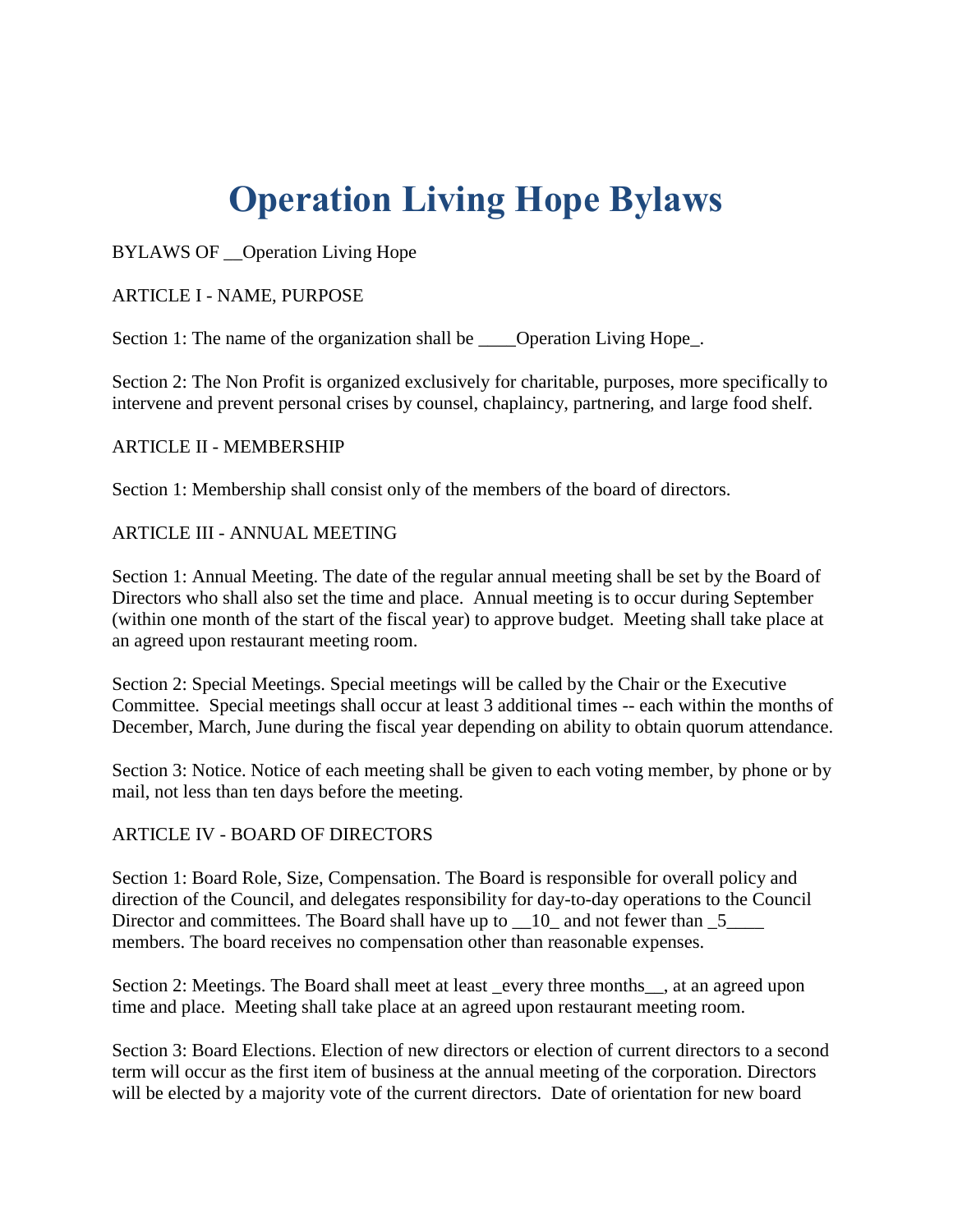members will be set during the June meeting (or the meeting near that month depending on ability to obtain quorum attendance). This fiscal year 2011-12, that meeting is July 16, 2012.

Section 4: Terms. All Board members shall serve  $\_2$  year terms, but are eligible for re-election for limit of three terms totaling 6 years.

Section 5: Quorum. A quorum must be attended by at least \_80\_ percent of the Board members (4 members) before business can be transacted or motions made or passed.

Section 6: Notice. An official Board meeting requires that each Board member have written notice two weeks (no less than ten days) in advance.

Section 7. Officers and Duties. There shall be four officers of the Board consisting of a Chair, Vice Chair, Secretary and Treasurer. Their duties are as follows:

The Chair shall convene regularly scheduled Board meetings, shall preside or arrange for other members of the executive committee to preside at each meeting in the following order: Vice-Chair, Secretary and Treasurer.

The Vice-Chair will chair committees on special subjects as designated by the board.

The Secretary shall be responsible for keeping records of Board actions, including overseeing the taking of minutes at all board meetings, sending out meeting announcements, distributing copies of minutes and the agenda to each Board members, and assuring that corporate records are maintained.

The Treasurer shall make a report at each Board meeting. Treasurer shall chair the finance committee, assist in the preparation of the budget, help develop fundraising plans, and make financial information available to Board members and the public.

Section 8: Vacancies. When a vacancy on the Board exists, nominations for new members may be received from present Board members by the Secretary two weeks in advance of a Board meeting. These nominations shall be sent out to Board members with the regular Board meeting announcement, to be voted upon at the next Board meeting. These vacancies will be filled only to the end of the particular Board member's term.

Section 9: Resignation, Termination and Absences. Resignation from the Board must be in writing and received by the Secretary. A Board member shall be dropped for excess absences from the Board if s/he has three unexcused absences from Board meetings in a year. A Board member may be removed for other reasons by a three-fourths vote of the remaining directors.

Section 10: Special Meetings. Special meetings of the Board shall be called upon the request of the Chair or one-third of the Board. Notices of special meetings shall be sent out by the Secretary to each Board member postmarked two weeks in advance.

ARTICLE V - COMMITTEES